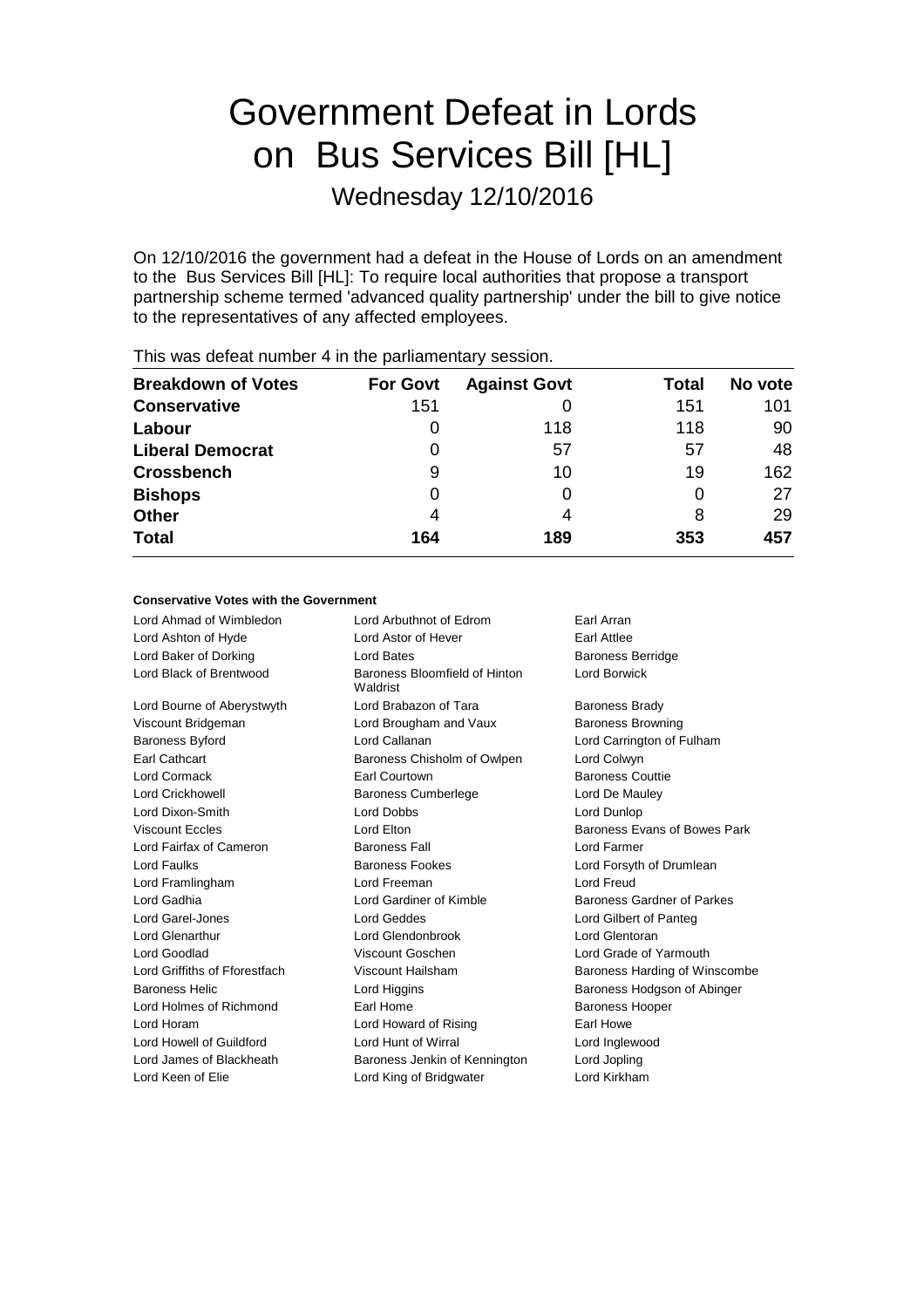Lord Willetts Baroness Williams of Trafford Lord Young of Cookham Viscount Younger of Leckie

Lord Lamont of Lerwick Lord Lang of Monkton Lord Lexden Earl Lindsay Lord Lingfield Earl Liverpool Lord Mackay of Clashfern Lord Magan of Castletown Lord Mancroft Baroness Manzoor Lord Marland Lord Marlesford Baroness McGregor-Smith Baroness McIntosh of Pickering Baroness Mobarik Lord Moynihan Lord Naseby Baroness Neville-Jones Baroness Noakes Lord Northbrook Lord Norton of Louth Lord O'Shaughnessy Baroness O'Cathain Lord Patten of Barnes Baroness Pidding Lord Popat Lord Prior of Brampton Baroness Rawlings **Baroness Redfern** Baroness Redfern **Lord Risby** Lord Robathan Baroness Rock Lord Ryder of Wensum Baroness Scott of Bybrook Baroness Seccombe Lord Selkirk of Douglas Lord Selsdon Baroness Shephard of Northwold Lord Sherbourne of Didsbury Baroness Shields **Lord Shinkwin** Earl Shrewsbury Lord Skelmersdale Lord Smith of Hindhead Lord Spicer Baroness Stedman-Scott **Baroness Stowell of Beeston** Lord Strathclyde Baroness Stroud **Baroness Sugg Community** Baroness Sugg **Lord Suri** Lord Taylor of Holbeach **Lord Trefgarne** Cord Trefgarne Viscount Trenchard Lord True **Contains Community** Viscount Ullswater Communist Charoness Vere of Norbiton Baroness Verma Lord Wakeham Lord Wei Duke of Wellington **Baroness Wheatcroft Lord Whitby** 

Lord Lupton Lord Lyell Lord MacGregor of Pulham Market Baroness Neville-Rolfe **Baroness Newlove** Baroness Newlove **Baroness Nicholson of Winterbourne** 

#### **Conservative Votes against the Government**

#### **Labour Votes with the Government**

**Labour Votes against the Government** Baroness Adams of Craigielea Lord Alli Lord Elli Baroness Andrews Baroness Armstrong of Hill Top Lord Bassam of Brighton Lord Berkeley Baroness Blackstone Lord Bradley Lord Bragg Lord Brooke of Alverthorpe Lord Brookman Lord Campbell-Savours Lord Cashman Baroness Chakrabarti Viscount Chandos Lord Clarke of Hampstead Lord Collins of Highbury Baroness Corston Lord Desai **Baroness Donaghy** Lord Dubs Lord Dubs Lord Elder **Baroness Farrington of Ribbleton** Lord Faulkner of Worcester Baroness Gale **Baroness Golding** Baroness Golding Baroness Goudie Baroness Gould of Potternewton Lord Grantchester Lord Griffiths of Burry Port Lord Grocott Viscount Hanworth Lord Harris of Haringey Lord Harrison **Lord Haworth** Baroness Healy of Primrose Hill Lord Hollick Baroness Hollis of Heigham Lord Howarth of Newport Baroness Howells of St Davids Lord Howie of Troon Lord Hughes of Woodside Lord Hunt of Kings Heath Lord Hunt of Chesterton Lord Jones Baroness Jones of Whitchurch Baroness Jowell Lord Judd Lord Kennedy of Southwark Baroness Kennedy of Cradley Baroness Kingsmill Baroness Kinnock of Holyhead Lord Kinnock Lord Kirkhill Lord Knight of Weymouth Baroness Lawrence of Clarendon Lord Layard Lord Lea of Crondall **Lord Lennie** Lord Lennie **Baroness Liddell of Coatdyke** Lord Liddle **Lord Lipsey** Lord Lipsey **Baroness Lister of Burtersett** Lord Lympne Lord Macdonald of Tradeston Lord Maxton Lord McAvoy Baroness McDonagh Baroness McIntosh of Hudnall Lord McKenzie of Luton Lord Monks Lord Morgan

Baroness Crawley **Carroll Crawley** Lord Davies of Oldham Baroness Dean of Thornton-le-Fylde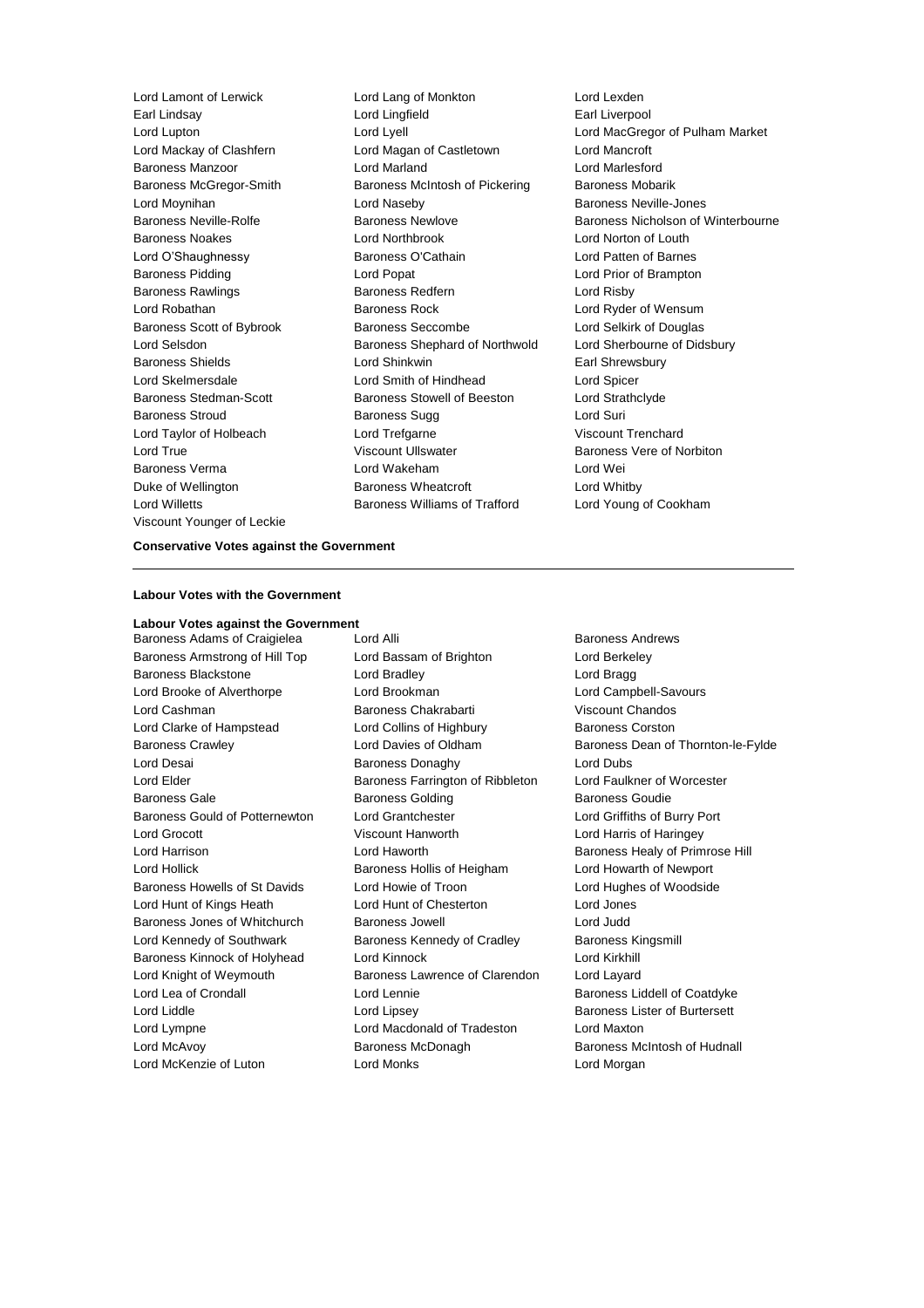- Baroness Morris of Yardley **Lord Morris of Handsworth Cord Morris of Aberavon**<br>
Lord Murphy of Torfaen **Corporation Baroness Nye** Lord Patel of Bradford Lord Murphy of Torfaen **Baroness Nye** Lord Patel of Bradford<br>
Lord Pendry **Baroness Pitkeathley** Lord Plant of Highfield Lord Pendry **Baroness Pitkeathley** Lord Ponsonby of Shulbrede **Baroness Primarolo** Baroness Prosser Baroness Quin Baroness Ramsay of Cartvale Lord Rea Baroness Rebuck Lord Reid of Cardowan Lord Richard Lord Rooker **Lord Rosser** Communications Communications Coronavia Communications Royall of Blaisdon Lord Sawyer **Baroness Sherlock** Viscount Simon Baroness Smith of Basildon Lord Snape Lord Soley Lord Stevenson of Balmacara Lord Stone of Blackheath Lord Taylor of Blackburn Baroness Taylor of Bolton Lord Temple-Morris **Baroness Thornton** Lord Tomlinson Lord Touhig Lord Tunnicliffe Baroness Warwick of Undercliffe Lord Watson of Invergowrie Lord Watts Baroness Wheeler **Lord Whitty Lord Whitty Lord Woolmer of Leeds** Lord Young of Norwood Green
	-
- 

#### **Liberal Democrat Votes with the Government**

| Liberal Democrat Votes against the Government |                                |                                               |  |
|-----------------------------------------------|--------------------------------|-----------------------------------------------|--|
| Lord Addington                                | Lord Allan of Hallam           | Baroness Bakewell of Hardington<br>Mandeville |  |
| <b>Baroness Barker</b>                        | Lord Beith                     | Baroness Benjamin                             |  |
| Baroness Bonham-Carter of Yarnbury            | Baroness Bowles of Berkhamsted | Lord Bradshaw                                 |  |
| <b>Baroness Brinton</b>                       | Lord Burnett                   | Baroness Burt of Solihull                     |  |
| Lord Campbell of Pittenweem                   | Lord Carlile of Berriew        | Lord Clement-Jones                            |  |
| <b>Lord Cotter</b>                            | Lord Dholakia                  | <b>Baroness Doocey</b>                        |  |
| Lord Foster of Bath                           | Lord German                    | Lord Goddard of Stockport                     |  |
| Lord Greaves                                  | Baroness Harris of Richmond    | <b>Baroness Humphreys</b>                     |  |
| Lord Hussain                                  | Baroness Janke                 | <b>Baroness Jolly</b>                         |  |
| Lord Jones of Cheltenham                      | Lord Kirkwood of Kirkhope      | <b>Baroness Kramer</b>                        |  |
| Lord Loomba                                   | Lord Maclennan of Rogart       | <b>Baroness Maddock</b>                       |  |
| Lord Newby                                    | Baroness Northover             | Lord Oates                                    |  |
| <b>Baroness Parminter</b>                     | Lord Purvis of Tweed           | Baroness Randerson                            |  |
| Lord Redesdale                                | Lord Roberts of Llandudno      | Baroness Scott of Needham Market              |  |
| Lord Sharkey                                  | Lord Shipley                   | Lord Shutt of Greetland                       |  |
| Lord Steel of Aikwood                         | Lord Stephen                   | Lord Storey                                   |  |
| Lord Strasburger                              | <b>Baroness Suttie</b>         | Baroness Thomas of Winchester                 |  |
| Lord Thomas of Gresford<br>Viscount Thurso    |                                | Baroness Tyler of Enfield                     |  |
| Lord Wallace of Saltaire                      | <b>Baroness Walmsley</b>       | Lord Wrigglesworth                            |  |

## **Crossbench Votes with the Government**

Viscount Colville of Culross Viscount Craigavon Lord Dear

Lord Adebowale Lord Armstrong of Ilminster Lord Bew Lord Eames **Lord Stirrup Lord Stirrup Viscount Waverley** 

**Crossbench Votes against the Government** Lord Berkeley of Knighton **Lord Elystan-Morgan** Earl Erroll Viscount Falkland **Baroness Finlay of Llandaff** Baroness Howe of Idlicote Baroness Meacher **Baroness O'Neill of Bengarve** Lord Rowe-Beddoe Lord Warner

#### **Bishop Votes with the Government**

**Bishop Votes against the Government**